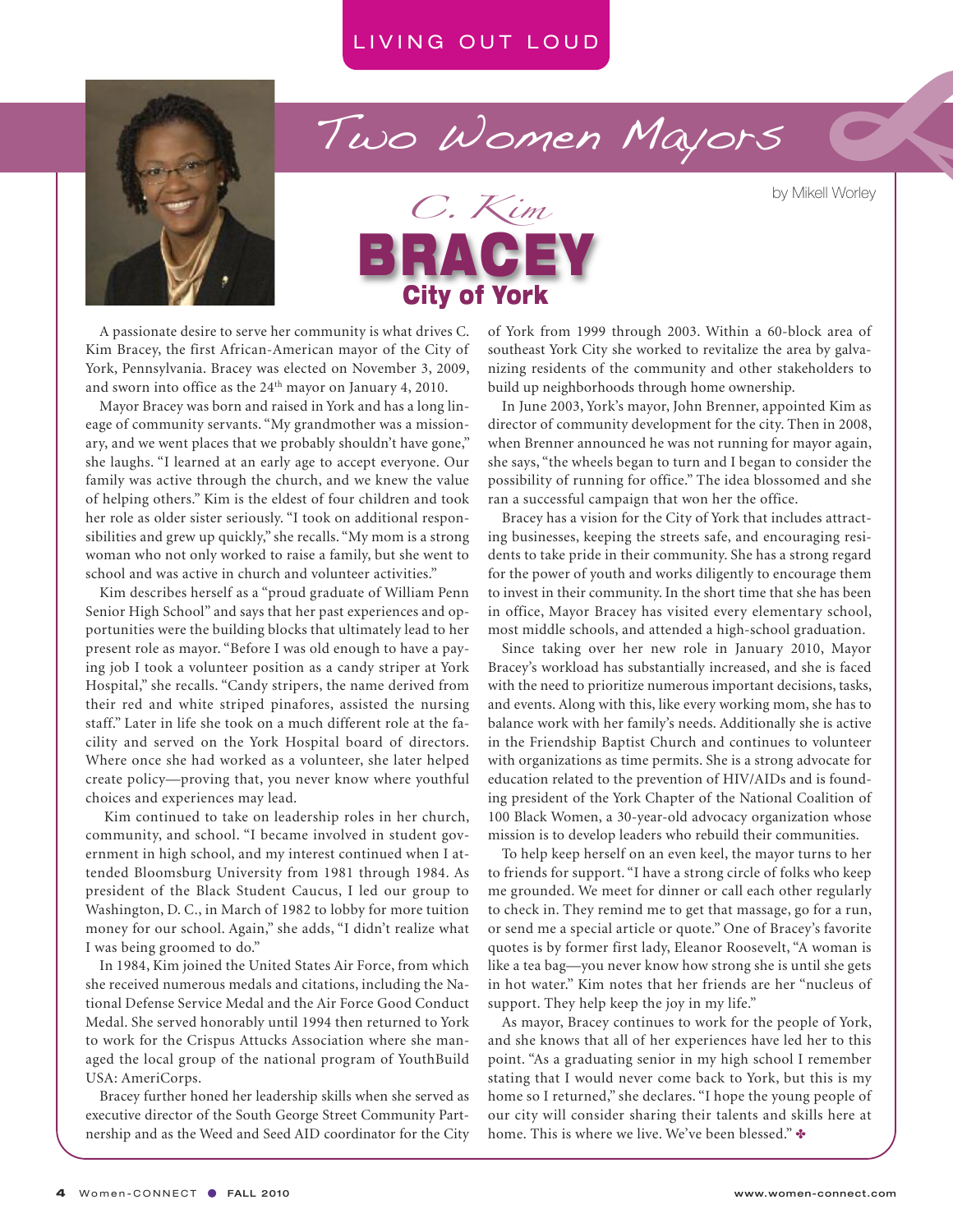Leading Two Cities





"I was born to be a public servant," Linda Thompson told me recently as we sat down to talk about how she came to be the first woman and the first African-American mayor of Harrisburg, Pennsylvania, the state's capital city. On the morning of January 4, 2010, Linda Thompson made history when she was sworn into that office after a heated battle with long-time incumbent Mayor Stephen Reed. She defeated Reed in the Democratic Primary on May 17 and then went on to best Nevin Mindlin, the Republican challenger, in the general election on November 3, 2009.

Even as a child, Linda Thompson had a desire to help others, and she soon learned that she had a powerful tool in her voice. She was born and raised in Harrisburg and is the youngest of eight children. She first became aware of her leadership talents in grade school when her Sunday school teacher chose her for a part in a play about Jesus called"Born in a Manger."

"Initially the rolewasn't offered to me.Isatin the pewswatching the children rehearse and the teacher kept trying to get them to project their voices and emphasize certain words. I got anxious and questioned, 'Why doesn't she call on me to play this part?' Finally, I jumped up and recited the part.Ispoke loudly,with confidence and passion in a way the other children did not. My Sunday school teacher turned and looked at me and said, 'Child, where did you get that voice?' I just shrugged my shoulders as a way of expressing that I didn't know. Then she offered me the leading role."

After high school Thompson earned a degree in communications from Howard University in 1985. While attending college in Washington, D.C., she gained valuable experience by working with the Department of Justice and the President's Commission on Organized Crime as an intern.

When she returned to Harrisburg in 1991, she set out to help her brother Steven, who had been unjustly jailed for 28 years after being tried and convicted of murder. He was innocent of the crime and released in 2002. Evidence was was never turned over to his defense team, which his attorneys believe would have changed the outcome of the jurors verdict. Through her efforts and with the help of others, the district attorney decided not to retry Steven's case. The State and Dauphin County settled with Steven out of court for an undisclosed monetary amount for his wrongful conviction.

Mayor Thompson has long been known for speaking with passion and heart, and delivering persuasive speeches. The mayor attributes her leadership style and her professional demeanor to her mother's influence. Mary Thompson taught her daughter the importance of being well-groomed, as well as modestly and appropriately dressed. There is no other way to be taken seriously in the public arena.As a salute to her mother and to show her admiration for the strong, well-educated women from her mother's family who worked in the field of public service, Linda Thompson adopted her mother's maiden name.

While her strong and innate leadership ability has enabled Mayor Thompson to share her message and win elections to public offices, she adamantly maintains that a continued commitment to service is critical to effective leadership. "Initially, one may secure the opportunity to lead by making big speeches, but ultimately, only by serving the public can one maintain the ability to lead. I have always centered my leadership focus on serving the need—whether it be the needs of seniors in paying their property taxes; the needs of our youth in securing quality education and job opportunities; or the needs of the economically disadvantaged in obtaining the dream of home ownership."

She goes on to say, "I have also found that people respect my willingness to speak the truth in all of my dealings, because they always know where I'm coming from and where I am going. I make speaking the truth the central theme in my communications with others."

After sitting as a Harrisburg city council member from 2001 through 2009, Linda's constituency persuaded her to run for the office of mayor."Indeed, many of my constituents demanded that Irun for mayor. Several said if I did not they would not re-elect me to city council.As a personal choice, however,I decided to run for mayor because after nearly a decade of faithfully serving the public, I realized I could do no more [as a city council member]. I believe that I can be of greater service in the office of mayor."

The role of mayor is extremely demanding, and Linda makes it clear that it is her faith as a Christian that gives her the strength and stamina to deal with the daily pressures. "My goal is to always raise the conscience of our community to a higher level of motivation and morality. Though our nation was founded on the principles of separation of church and state, those who know me acknowledge that I am a very principled Christian. My Christianity is at the core of my leadership philosophy." Mayor Thompson credits her mother, the Biblical figure Esther, Dr. Martin Luther King, Jr., and most of all, Jesus Christ, for inspiring her philosophy and leadership style.

Mayor Thompson notes that there are difficult financial challenges for Harrisburg, but it is still a great place to live, work, and play. "It remainsthe focal point of cultural, economic/commercial, and political discourse in the region, if not the entire Commonwealth of Pennsylvania. It provides a unique blend of opportunities that cannot be found anywhere else. Better days are ahead for our city. Just give us time, and a second look." ❖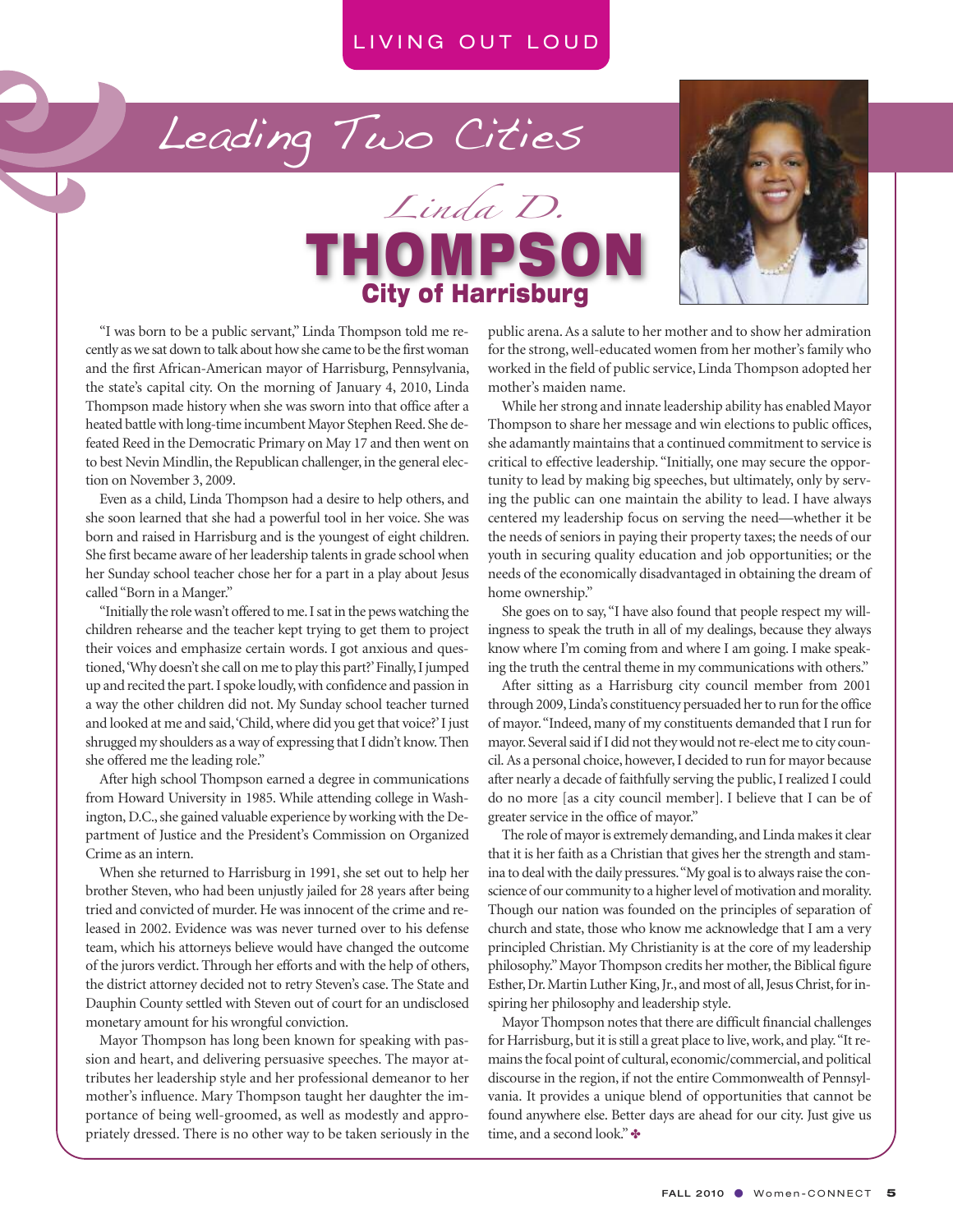**WA L K E R**

*Shirley*

by Mikell Worley



As the president and CEO of PAR, which is Pennsylvania's service network for children and adults with autism and intellectual disabilities, Shirley Walker relishes her role as an advocate. From the PAR office on Front Street, overlooking the Susquehanna River, she and her team of professionals and volunteers demonstrate compassion, commitment, and integrity in the face of the daunting tasks they must often struggle to overcome on behalf of those they serve. The job is not an easy one. Despite the multitude of children and adults in Pennsylvania who receive services through the PAR network, there remain thousands of families still in need.

During her nearly 20 years as PAR's president and CEO, Walker has been in the forefront of numerous national and state battles for funding and for appropriate laws and regulations that enable people to get the services they need. PAR's most recent threat came this summer in the form of a proposal made by the governor to cut the intellectual disabilities budget by millions of dollars which would have reduced or cut services to hundreds of people with intellectual disabilities. In response, Walker and her team reached out to the community and orchestrated a grassroots movement urging the legislators to abandon the funding cuts that were proposed. They went to the halls of the state capitol and met with lawmakers and legislative staff and argued for the continuation of this state funding for services to Pennsylvania's most vulnerable children and adults, which resulted in the legislature restoring the funds to the final budget.

"Our mission inspires us to work toward a time where everyone with autism or intellectual disabilities can access the services they really need,"Walker says. "We work every day to make sure our legislators, political leaders, and our communities understand the issues that impact children and adults with autism or intellectual disabilities and that people with disabilities are treated as valued members of our communities."

Walker was born in 1949 in Kansas as the daughter of a preacher. She completed her undergraduate work at Southern Nazarene University in Oklahoma in 1972 with a degree in psychology, then went on to earn a graduate degree in educational administration from California State University in Fullerton, California. From there Shirley moved to Chino, just outside of Los Angeles, where she spent a decade working as a teacher, counselor, high school vice principal, then district director of secondary education. In 1980, she moved to Pennsylvania to serve as the assistant superintendent of the Eastern York School District.

Four years later, Walker accepted a public service post as Governor Dick Thornburgh's operations director from which she was promoted to deputy secretary for the Commonwealth's Office of Children and Youth in the Department of Public Welfare. In this position, Shirley was responsible for overseeing Pennsylvania's foster care, subsidized day care, child protective services, juvenile facilities, rape and domestic violence services, legal services, and various other statewide programs affecting children and youth. At the close of Governor Thornburgh's term, Walker returned to the private sector with a renewed enthusiasm for building public/private partnerships that would benefit the children and adults in critical need of human services.

Walker works to unify support for these services through several coalitions. She was a founding member of the Mental Health/Mental Retardation Coalition that includes the directors of several statewide organizations who share common interests in these fields of service.In 2007 she was appointed by Governor Ed Rendell to the Governor's Advisory Committee for People with Disabilities, where she continues to serve. Over the years Walker has led her organization in several successful efforts in persuading the United States Congress to reject proposed cuts in Medicaid funding, which supplies most of the funding for Pennsylvania's mental retardation services.

Within her community Shirley has opened her home to refugee families through her volunteer work and helped them learn English, enroll their children in schools, and find jobs. She also serves as an elected elder at the Presbyterian Church and works on Moldovan Humanitarian Relief and Jesuit Refugee Relief efforts.

In the national arena, Shirley is one of the pioneers of the non-governmental organization Diplomacy Program within FICE USA, the U.S. arm of FICE International, which is the International Federation of Educative Communities, a consortium devoted to children's services and education throughout the world. Under Shirley's leadership PAR became the first international NGO partner with a South African child care association. The agency helps to support children living in the most poverty stricken sections of South Africa, specifically those children who are affected by the loss of resources due to AIDS, economic hardship, and without access to education.

Walker's hard work has not gone unnoticed. Former PAR board chairperson Trina Losinno notes, "Shirley's energy and capacity to extend herself seems limitless." PAR's current board chairperson Dennis Felty says,"Shirley is an exceptional leaderwho consistently shows a versatility and commitment not typical in these times of change."

When asked what motivates her, Shirley responds, "I believe that we were born to love and help each other. If we don't choose to do that, things go dreadfully wrong and people suffer. But when we do help others, we find joy."

Walker's family is another source of joy for her. Fifteen years ago while on a humanitarian trip to Moldova, which is the poorest country in Eastern Europe, Shirley and her husband Jim, who is a physician, adopted two infants who are now healthy active teenagers. When I asked Shirley, "What's on your mind right at this moment?" she laughed and said,"Both of our kids are 16 and both are learning to drive. I'm happy about that … I think." ✤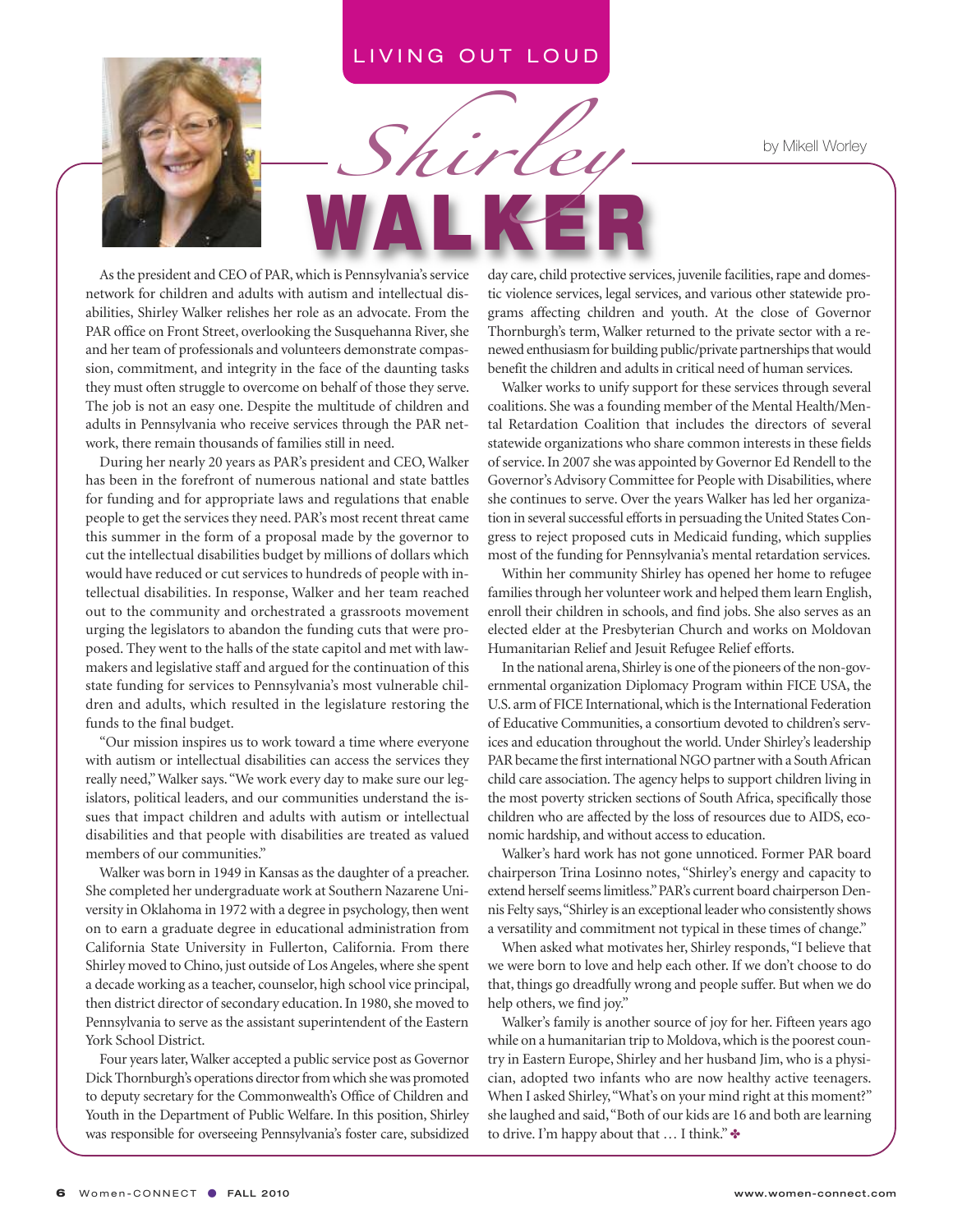**M A N N**

*Susan*

by Mikell Worley

"Let me tell you a story,"begins Susan Man, interim director of the Pennsylvania Immigrant and Refugee Network (PAIRWN), as she reiterates an account first told by her niece Ingrid, a hospice nurse. Ingrid works in Vancouver, British Columbia, home to a large immigrant population. One day while Ingrid was on a home visit, an elderly Chinese woman pulled her aside and said, "Tell me please, Gu Niang [the Chinese honorific title for a nurse].Tell me the truth. [My family] won't tell me.They think I'm stupid.They think I don't know, but I do. I have cancer, don't I? What is going to happen to me?" Susan laments that, even though there has been a large Chinese presence in Canada since the early 1800s,"Cancerisstill a taboo

topic of conversation. They cannot talk about it to give comfort to an old woman in her final days, and they cannot talk about it for early detection."

Susan used this account of a woman stricken with cancer, whose very illness was being hidden from her because of a cultural taboo, to encourage those who attended the PAIRWN's Breast Health/Breast Cancer Eighth Annual Conference held in September 2010. Susan understands that when women share stories, they reveal a part of themselves and that can help bridge cultural differences. With stories such as this one, Susan hopes to educate, motivate, and inspire the immigrant and

refugee population to utilize the services available to them and talk with one another about their experiences.

"Through friendships amongwomen of many different ethnicities and cultures, PAIRWN has built an atmosphere of trust where we empower women to talk about many different taboo subjects—cancer, mental illness, domestic violence.We work hard to see that all of our events are fun, but behind the scenes we address serious topics."

A great deal of work always goes into the planning of conferences and large-scale projects, because PAIRWN makes a tremendous effort to reach such a vast and diverse audience. "We advertise all of our events in the major languages of the local population. Languages include Spanish, Chinese, Arabic, Hindi, Nepali, Somali, Laotian, Cambodian, and Swahili. During the conference, we provide interpretation services, transportation, childcare, meals, and door prizes!

"Our mission isto'honor and enhance the lives of refugee and immigrant women in Pennsylvania. We refer, advocate, network, and empower women to reach their highest potential.'Through the vision of Ho-Than Nun, the founder of PAIRWN, we are proud to be the first organization in the Commonwealth to address the needs and to provide resources and support for this population."

Susan's enthusiasm and passion for supporting the women of PAIRWN is infectious, and she wants it known that there are opportunities for all to get involved. "There are many wonderful projects

and opportunities. We are working to meet the needs of a large, undeserved population, a rich kaleidoscope of women and their families from all over the world! Moving to a new country, with the challenge of language barriers, cultural differences, and the frustrationsinvolved with acquiring resources and information, creates a need for a unique approach [for] service and support. Most of us remember stories that our ancestors tell of their struggles in this wonderful country. Isn't it great to be in the position to pay it forward to help another newly arrived immigrant or refugee?"

Susan has been an avid supporter of PAIRWN since her initial introduction to the group. "My husband and I moved to the Harris-

> burg area in March of 2001. Soon after, I read an article in a local newspaper about a group of women meeting to support immigrant and refugee women, so I attended and met Ho-Than. We became good friends very quickly and I became an active volunteer. I served on their board when they were first incorporated and helped to define their charter and set up effective financial controls."

> Susan now applies the extensive management and educational skills she used throughout her career in telecommunications software development, in the for-profit sector of a non-profit corporation. She is happy to find that her strategic thinking,

marketing, and financial skills are useful in her current position as interim director during Ho-Than's extended stay in Vietnam.

The stories that Susan values so much are never-ending, as new women continue to encounter PAIRWN, and Susan knows their words are more powerful than mission statements or statistics. "During the last PAIRWN members' meeting, Sokunvery Var (nicknamed Varee) had told us about her family's struggles to escape Cambodia, their early struggles in the U.S., and her mother's breakdown from post-traumatic stress syndrome. She was her parents' only surviving child from the killing fields of Cambodia." These kinds of accounts breed compassion. The women who tell them display strength, courage, and a desire to move forward, and PAIRWIN isthere to help them through this.

At that same meeting, after Varee shared her history, Susan began taking pictures of the event.Varee approached Susan and asked if she would take a photo of Varee and her mother, as her parents were leaving to spend six months in Cambodia. Susan was happy to oblige. When the opportunity came, Susan snapped the picture and soon realized that she had captured something special. The photograph shows Varee after she had suddenly placed her head upon her mother's shoulder.It is this type of moment, a moment of tenderness between a mother and a daughter that transcends all barriers, all cultures, and symbolizes the work that Susan does with PAIRWN.  $\clubsuit$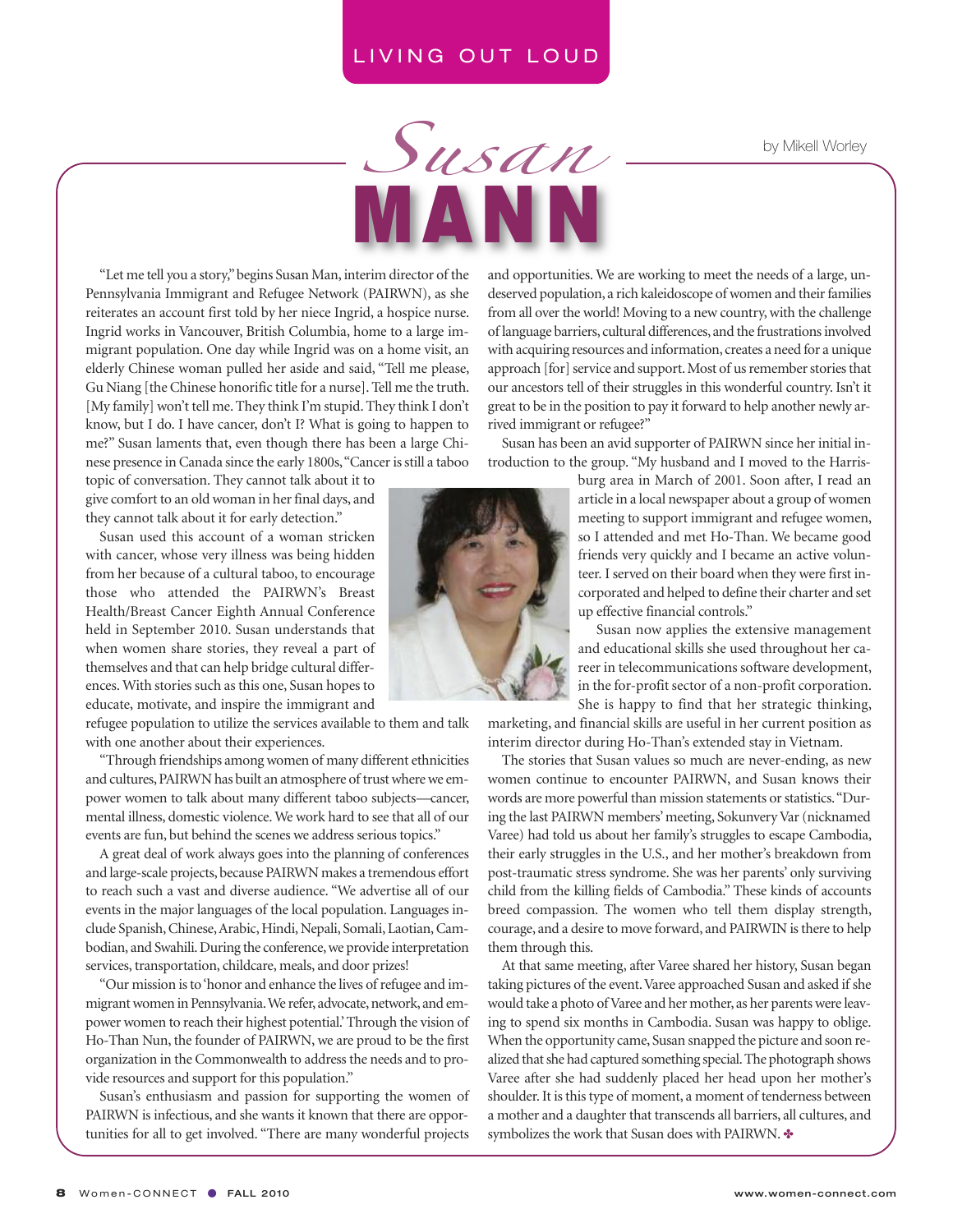**S T EWA R T**

*Cindy*

by Mikell Worley

Cindy Stewart, president and CEO of Family Health Council of Central Pennsylvania (FHCCP), has a history of taking a unique approach toward enhancing the services provided by the not-forprofit organizations for which she has worked. By using corporate business concepts, strategies, and practices, Cindy has been able to improve the effectiveness of the not-for-profit organizations that have been under her influence. Furthermore, she has created a system in which clients have more personal responsibility and consequently, a greater sense of dignity.

Cindy Stewart is the only person I've ever met who can truthfully say she is from paradise. She was born and raised in the village

of Paradise in Lancaster County, Pennsylvania, although she has lived in the nearby city of Lancaster for the past 11 years. She considers herself fortunate to be surrounded by family."My husband, Rich Stewart, and I live in the same county as my parents, sisters, and my nieces and nephews. My three adult children and my two granddaughters also live nearby."

Cindy's mother and father strongly believed that integrity was a quality worth rewarding. Both of Cindy's parents taught her to stand against injustice. She took the lesson to heart, and during a field trip in her junior year of high school, Cindy came face to face with blatant discrimination and put her parents' values into

practice."We went to the Educator's Insurance, a huge building on Route 30, since replaced by the outlets. During the presentation, a staff person told us there was a certain class of people that their company refused to consider for insurance coverage. I asked, 'Why?' The person leading the field trip was outraged with me for daring to ask the question."

Following her 1971 graduation from Pequea Valley High School in Kinzers, Pennsylvania, Cindy enrolled at Shippensburg University. From there she graduated with a bachelor of science degree in business administration in 1975. Not long after, she took a job with the Community Action Program, a not-for-profit organization located in Lancaster that provided financial support for starter organizations until they can become self-sufficient.

"I was working on the fiscal staff [at Community Action] and responsible for the Food Voucher Program which involved writing checks for food. I had summer experience in the corporate world, but I began to realize that in not-for-profit work I could use my business knowledge to create more efficient systems and ultimately give more people access to services."

Cindy's pioneering work at enhancing services at Community Action Program began to draw attention. In August of 1979, a

Community Action Program client,Welsh Mountain Medical and Dental Center, had seen enough success to detach from the notfor-profit organization and branch out on its own. Two years later Welsh Mountain hired Cindy as their executive director. She was 27 years old and the first non-medical director to hold that position.

She found that giving patients responsibility was a key factor in improving services at the center. When Cindy first arrived, the medical center functioned as a clinic with clients coming in at random times and served on a first-come, first-serve basis. "I introduced specific appointment times. By raising their respect for our services, they also raised their respect for their health care. We

> taught them that they could live a healthy lifestyle on a limited budget.

"President Reagan was just beginning to force not-for-profits to look at their business models from a different perspective. If clients paid a fair fee, based on their income, it gave them a feeling of responsibility and dignity. In the not-forprofits I ran, I had no idea of the customer's payment status. All who entered were treated with the same respect."

In October of 1989, Cindy became the president and CEO of Family Service, where she served until May of 1999. That same month she was hired at Family Health Council of Central Pennsylvania, located in Camp Hill. Throughout her

career, she has continued to explore innovative management styles and to strive for the most cost effective way to deliver services. "I always ask, 'How can I make the administration of public programs more cost effective?'Our organization is cutting-edge.We use an integrated, self directed, team approach with no middle management."

Cindy has dedicated her career to eliminating injustices and ensuring that all people have access to services. She oversees the FHCCP in their effort to build and support community based health networks though education, partnerships, advocacy, and effective resource allocation in the 28 counties that the FHCCP serves. She has strong bonds with family and friends who provide a support system. She has served as a volunteer in her community through the Lancaster Housing & Redevelopment Authority, the Lancaster Parking Authority, and the Non-Profit Resource Network, and she is a consultant for Essential Elements, a new venture for the Family Health Council.

"For me, looking back, I think my greatest success has been the ability to use my skills to teach, collaborate, improve, innovate, and create with the sincere desire to assure access to health and human services for all and to have had the humble honor of working with so many who joined with me in this goal." http://www.fhccp.org/.  $\bullet$